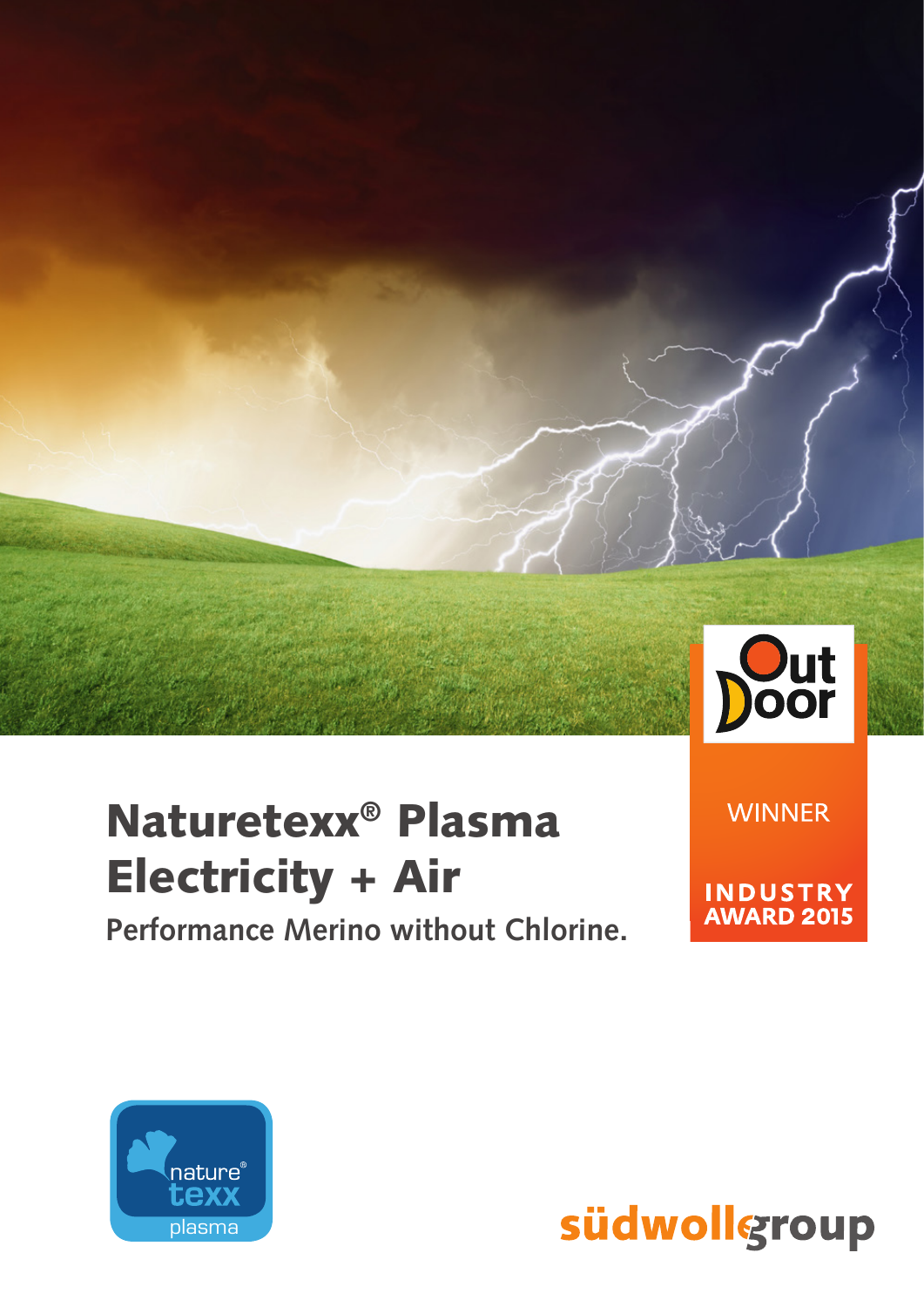### Performance Merino without Chlorine.



#### **Features**

- Machine washable Merino
- Hydrophillic for faster moisture absorption
- Merino's natural properties
- Great fibre strength
- Good pilling performance

### **Environmental implications**

- Chlorine and AOX free
- Electricity requirements met from Solar energy production
- GOTS and IVN Best certified for organic use
- bluesign® certification (in process)

Naturetexx® Plasma received an Industry Award in the 'Sustainable Innovators' category at the 2015 OutDoor trade show









**Naturetexx® Plasma treated yarns are available in a wide range of counts and blends, perfect for easy-care performance apparel.**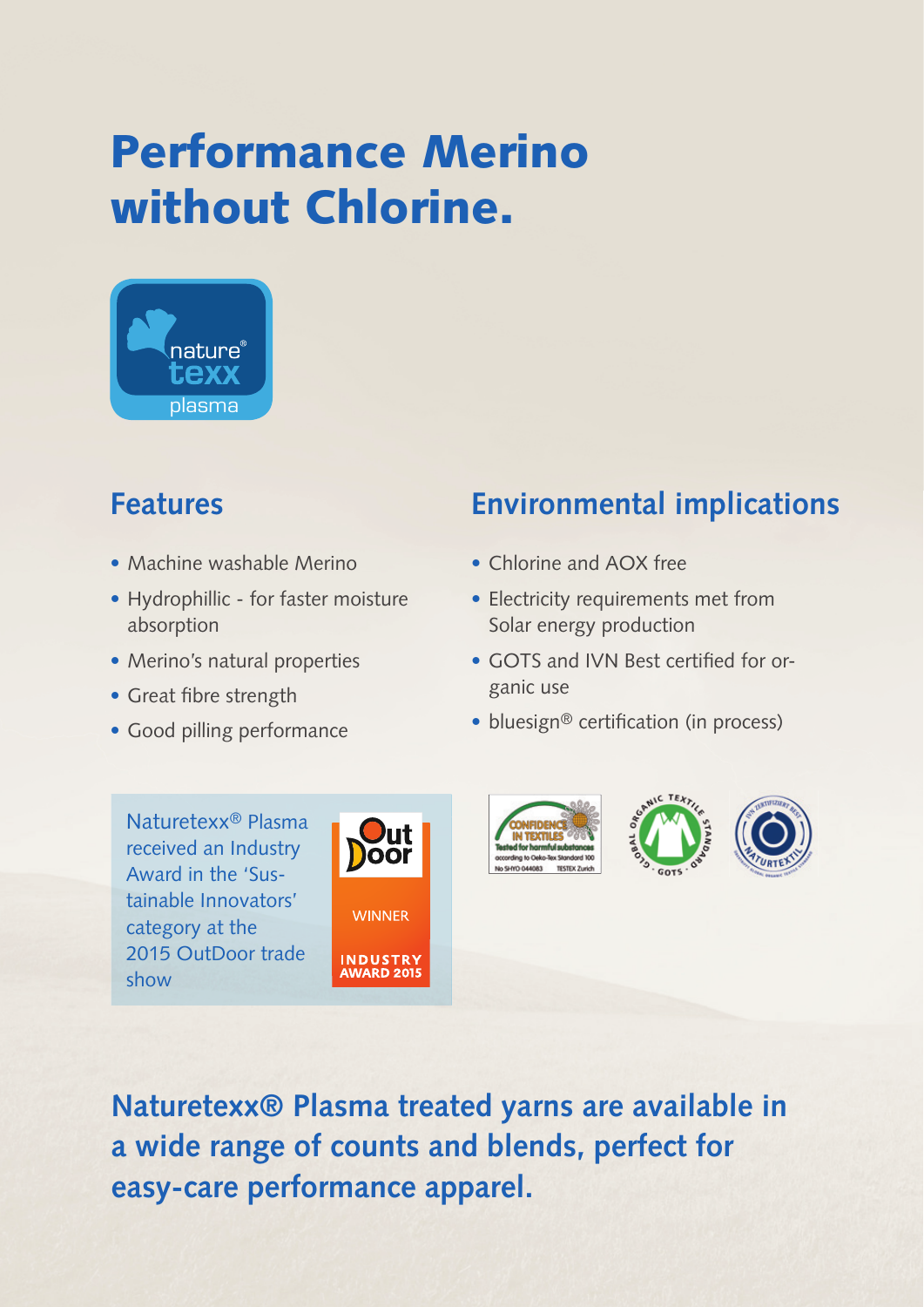# The new environmental gold standard for machine washable Merino.

Südwolle Group has applied its know-how and environmental commitment to ten years of research into this technology, to offer the game-changing Naturetexx® Plasma treatment, which uses just electricity and air to deliver machine washable Merino.



#### **How it works – Electricity + Air**



A plasma field is created by discharging an electric voltage between electrodes in a controlled and consistent manner



As the energy is discharged the air between the electrodes is ionized – forming plasma



Merino passes through the plasma field, the surface of the fibre reacts with the plasma and the cuticle scales of the Merino fibre are modified



The modified fibre no longer felts during washing, but retains the natural properties of Merino



Plasma naturally occurs during lightning strikes, and is used widely, for example, in fluorescent light bulbs and flat screen TVs.